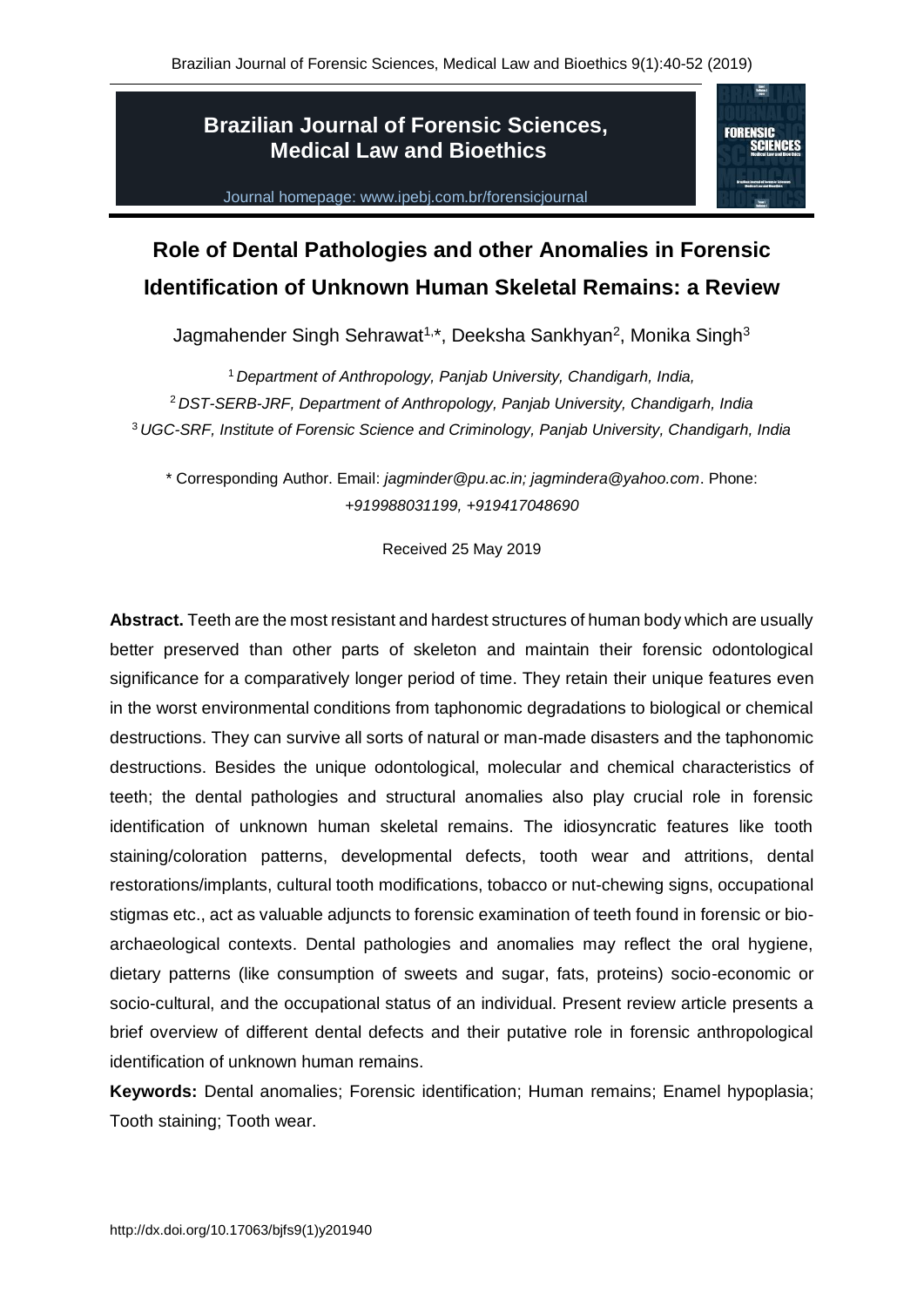#### **1. Introduction**

The term forensic odontology stands for application of dental evidences in legal investigations. Teeth are unique and the most resistant part of human body which retains their uniqueness even in the worst environmental conditions from degradations to the destructions. They can survive all sorts of natural or man-made disasters and the taphonomic destructions and are considered as artefacts of human behavior<sup>1</sup>. Like human beings, teeth are unique structures which retain their individualities. Identity establishment of the victim/s or the unknown human remains is the most significant aspect of forensic anthropological casework. Severely damaged, commingled, decomposed, burnt or putrefied nature of the corpse makes the task of a forensic expert more challenging and difficult, if not impossible (Figure 1). In such circumstances, an anthropologist is left with no other option than to rely upon skeletal and dental remains only to identify the victim. Teeth are the hardest and strongest structure of human body which can survive long term decomposition and can be helpful in tracking down unknown descendent. Identification from teeth is possible either from comparison of ante mortem or postmortem data or by dental profiling. In this article, we will focus how dental pathologies and anomalies can be helpful in forensic identification of unknown human remains. These features include tooth staining/coloration patterns, developmental defects, tooth wear and attritions, dental restorations and implants, cultural tooth modifications, tobacco or nut-chewing signs, occupational stigmas etc. The cultural, occupational, therapeutic/curative, cosmetic or idiosyncratic dental modifications can be conveniently differentiated from the habitual isolated or generalized dental defects<sup>2</sup>.



**Figure 1.** Jaw fragments with teeth in sockets (1<sup>st</sup> author's Ajnala collection).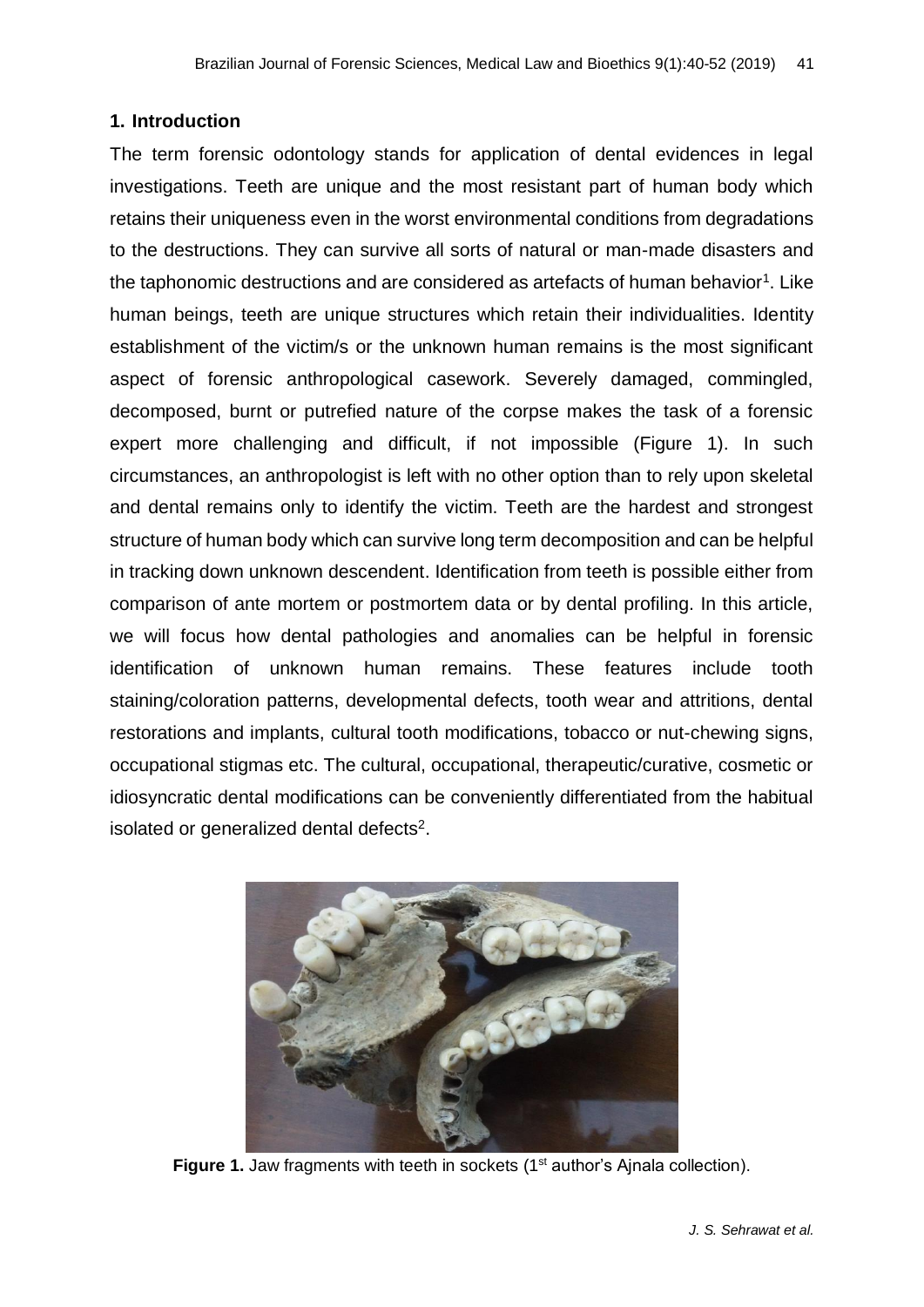The articles related to the aims and objectives of this paper were searched from different scientific search engines like PubMed, Scopus, Web of Science(WoS), google scholar etc., and using different keywords. The papers which mentioned dental anomalies, pathologies and other characteristics for forensic identifications were included in this review and others were discarded. No time range was selected as there were only a very few article related to title of present article which could be scrutinized for their forensic anthropological instructions and information contained therein.

#### **1.1 Tooth coloration and staining**

Tooth staining and discoloration is significantly crucial for dental intervention and treatment strategies<sup>3</sup>. Appearance of unknown tooth is the first and foremost feature which attracts the eagled attention of a forensic odontologist. The deciduous human teeth are China-white or porcelain-white in colour compared to the ivory-white coloration of the permanent teeth. Changes in the enamel, dentin or pulp tissues can cause a tooth discoloration. The gradual darkening of tooth also occurs with the advancing age due to formation of secondary dentine. The environmental, dietary, occupational and diseased/health conditions etc., are the factors which can affect the staining or coloration pattern of human dentition<sup>4</sup>. Tooth discolorations may be categorized as intrinsic, extrinsic or internalized type, depending upon the location of the stain.

## **1.1.1 Intrinsic discolorations**

Such type of discolorations occurs due to developmental or acquired defects in the enamel or dentin like defects in enamel or the exposed dentine. The defects may be in the form of dental caries and wear, dental traumas, infections and heritable, restorative effects etc. Internal stains occur due to any change in coloration of dental hard tissues of dentin or pulp chamber. Different types of diseases along with many external factors like traumatic injuries sometimes result in internal discoloration. Pathological conditions like alkaptonuria, enamel hypoplasia, amelogenesis imperfecta, dentinogenesis imerfecta, tetracycline staining, fluorosis, root resorption, ageing etc., are the factors which may cause intrinsic discoloration of teeth<sup>5</sup>. Teeth get permanently discolored with use of some drugs like tetracyclines<sup>6</sup>. Brown discoloration of tooth is encountered in alkaptonuria patients due to defective metabolism of amino acids<sup>7</sup>. In congenital erythroopoietic porphyria, teeth have red-brown discolorations<sup>8</sup>.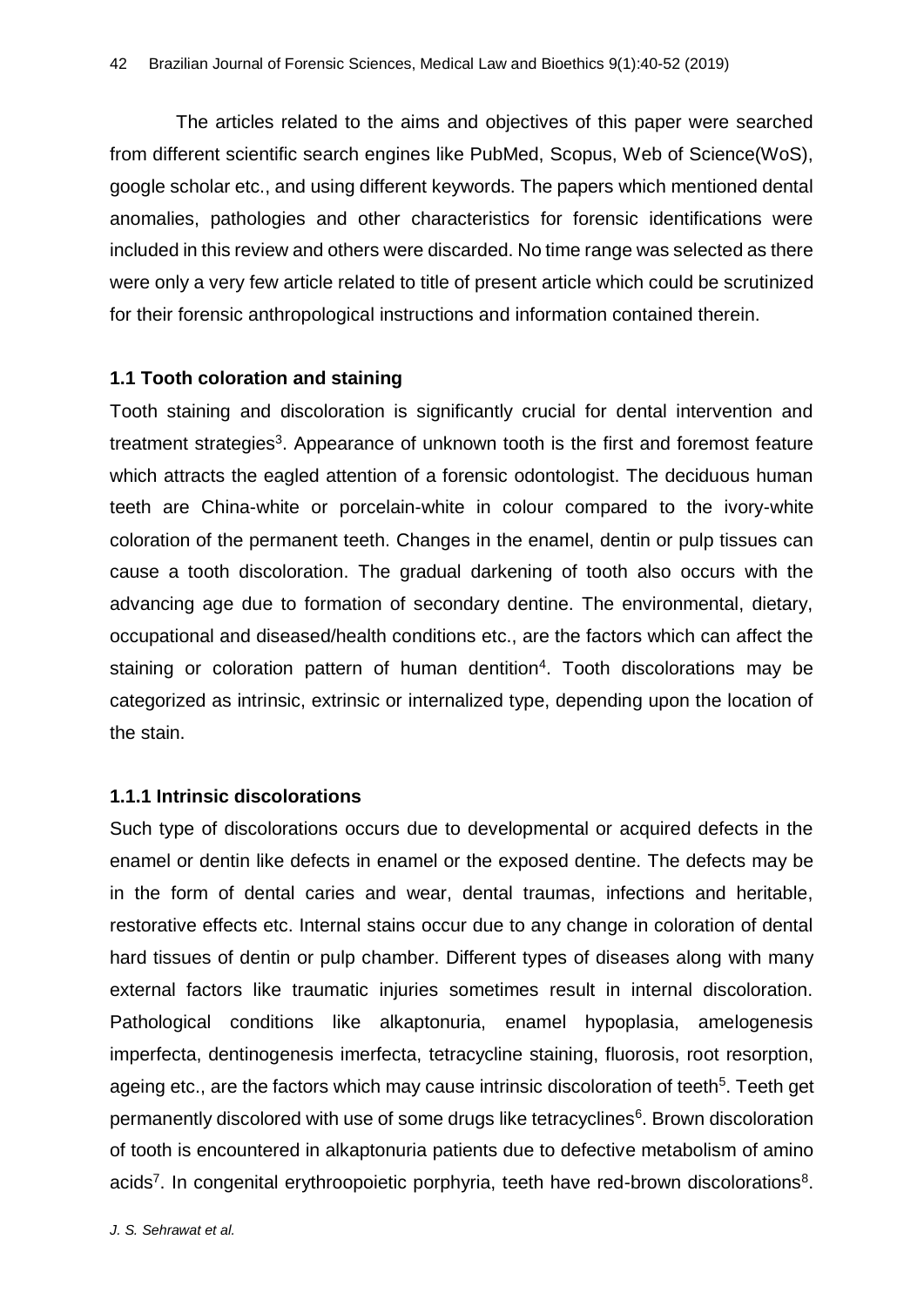The dosage and duration of tetracycline medication causes yellowish to brown-grey appearance of teeth<sup>9-12</sup>; there are different prototypes producing different discolorations like creamy and slate-grey discolorations for oxytetracycline and chlortetracycline, respectively. The excessive fluoride intakes from natural drinking water or from toothpastes, mouthwashes, medications etc., causes endemic fluorosis which infuses diffused mottling coloration patterns in tooth enamel (chalky white to dark brown/black appearance)<sup>13</sup>. The pulpal tissues get smeared with hemolytic RBCs to form black iron sulphides in traumatic tooth to give it a pinkish coloration. The cause of death has an influence on teeth discoloration, it being more noticeable in carbon monoxide poisoning and drowning.

#### **1.1.2 Extrinsic discolorations**

In this type of staining, the stain (metallic or non-metallic in nature) lies on the outer surface of the tooth. The chromogens present in the consumed dietary items taken for a longer time impart a particular color to dental staining. Smokers, person habitual to tea, coffee, coke, betel nut chewing etc., have discoloration stains on their teeth due to deposition of polyphenolic groups. The metallic extrinsic discoloration of the teeth occurs due to interaction of teeth elements with the metal or metallic salts consumed by a person e.g. people taking iron or iron supplements have black stains on their teeth. Non-metallic extrinsic discoloration is found on the tooth surface which is common in the people addicted to tea, coffee or any other beverage, smokers, mouth-rinsers (Figure 2). By examining the external discolorations, it can be easily discriminated between the smokers and non-smokers, along with their dietary habits to reflect their socio economic status<sup>5</sup>.



**Figure 2.** Light betel staining in Ainala mandibular tooth (1<sup>st</sup> author's Ainala collection). **1.2 Developmental tooth anomalies**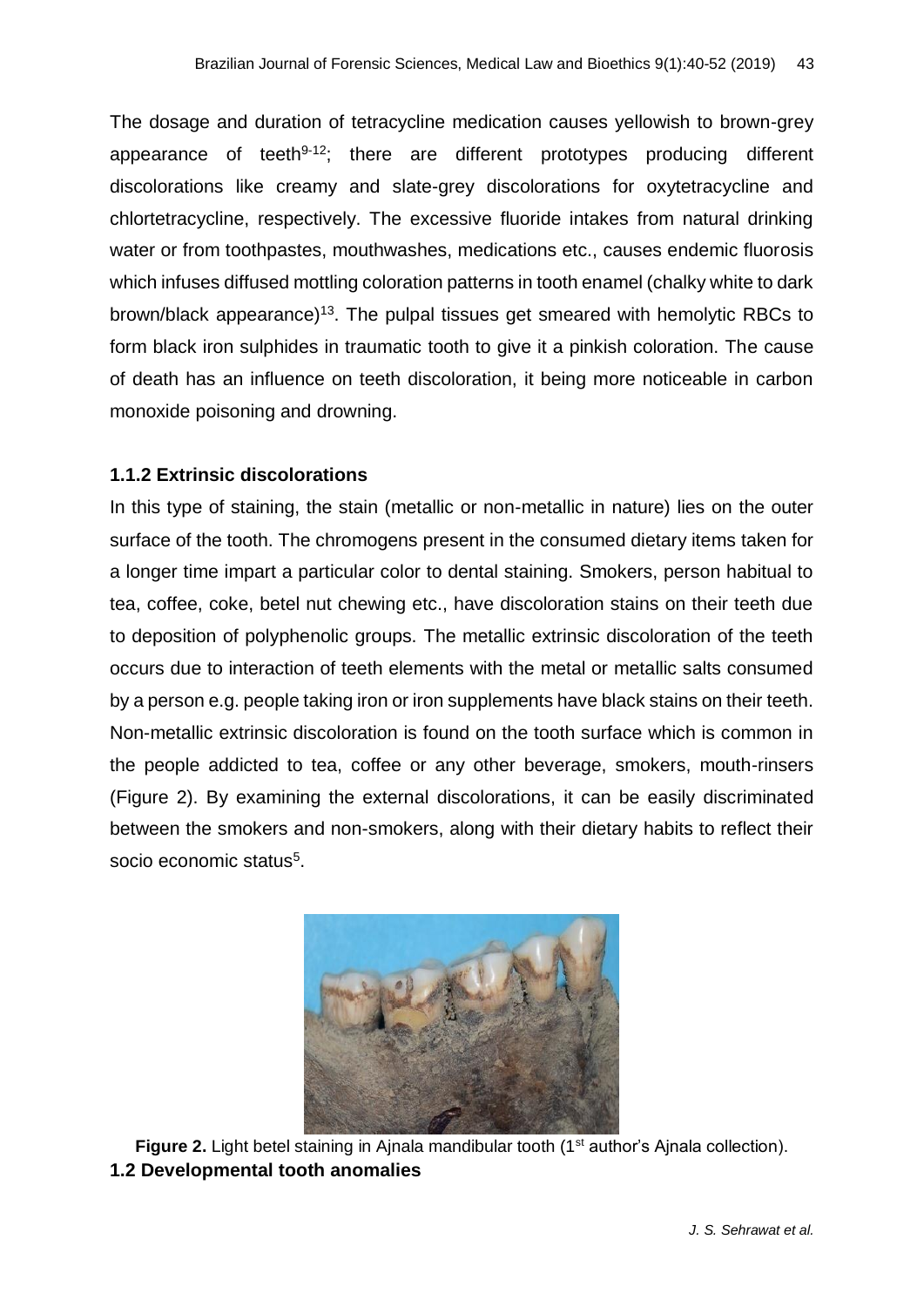Some developmental or taphonomic defects of teeth like hypoplasiac growth, demarcating lines, shredding or capping of enamel etc., are crucially important for forensic odontological examinations of unknown skeletal remains:

## **1.2.1 Linear enamel hypoplasia (LEH)**

It is a defect found on enamel of tooth. It comprises of formation of furrows or incremental microstructures around the crown of teeth during systemic stress (Figure 3). During this process, the ameloblasts cells responsible for enamel secretion get affected and thus the enamel formation id affected. The perikymata of the affected tooth can give a relative index of the formation and interval of LEH defect which, in turn, can be helpful in denoting the stress conditions during development period<sup>14</sup>.



**Figure 3.** Linear enamel hypoplasia (LEH) signs on anterior teeth (1st author's Ajnala collection).

## **1.2.2 Regional odontodyplasia**

It is a developmental dental anomaly in which the teeth have no demarcation between dentine and enamel. This type of defect occurs in more than one tooth in a particular jaw segment. The teeth which have this defect are called 'ghost teeth'<sup>15</sup>

## **1.2.3 Amelogenesis imperfecta**

It is an inherited dental disorder in which enamel production is disturbed. It is further sub categorized into 14 categories; most of which are autosomal dominant or X-linked traits<sup>15</sup>. The enamel appears snow-capped or yellow to yellow-brownish in amelogenesis imperfecta<sup>16</sup>.

## **1.2.4 Dentinogenesis imperfecta**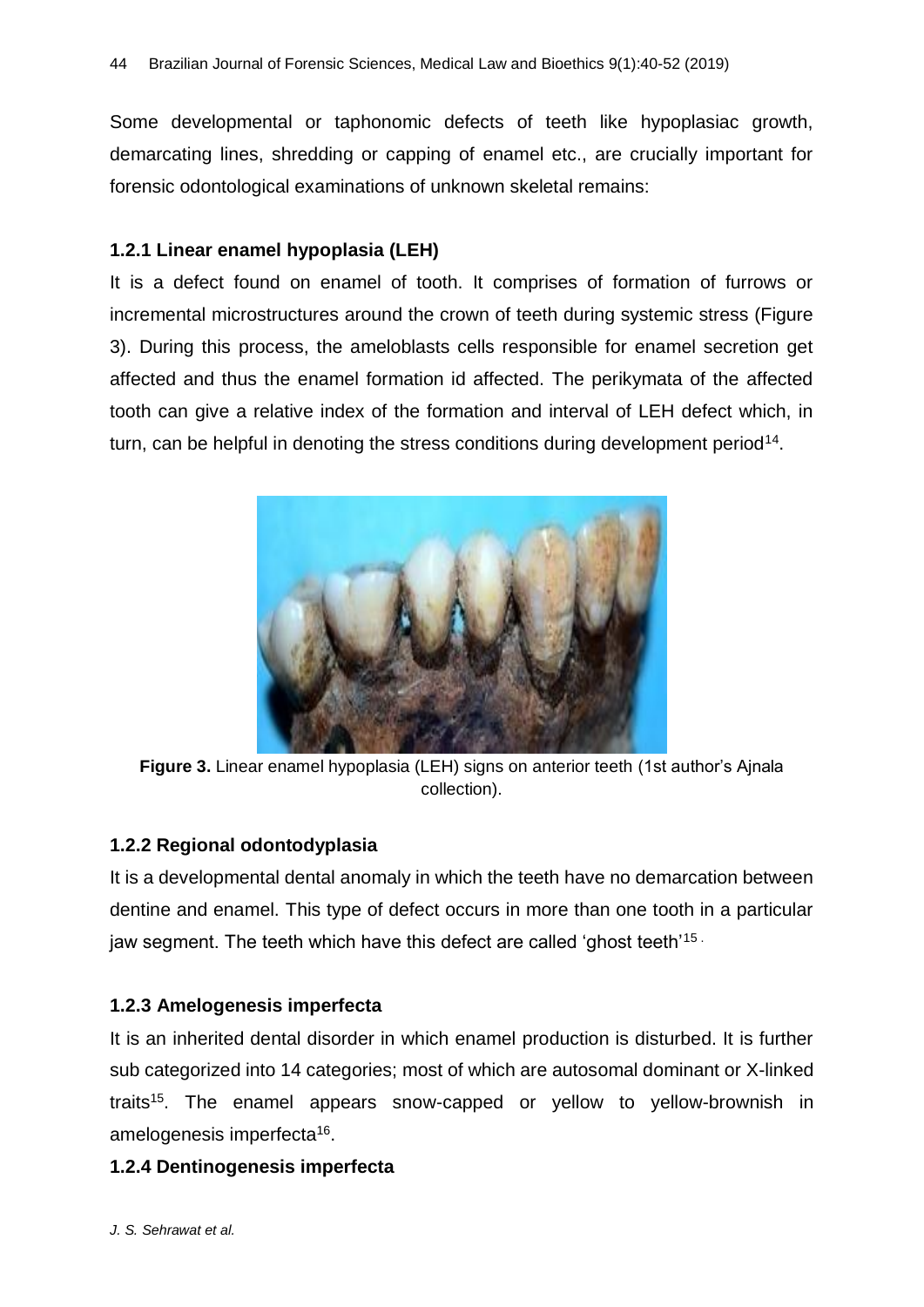It is autosomally dominant inherent defect which leads to amber coloration of tooth. The adherent property of enamel is reduced which lead to shredding of enamel rapidly leading to soft dentine part exposed due to environmental and dietary habits wears off<sup>5</sup>. Certain genetical and environmental influences introduce defects in dentine producing bluish or brown coloration of teeth, particularly in primary dentition<sup>17</sup>.

#### **1.3 Teeth wear tear and dental caries**

General tooth wear and tear along with dental caries is commonly encountered in dentition of modern individuals of every age-group. These defects reflect a person's oral hygiene, dietary patterns (like consumption of sweets and sugar, fats, proteins) socio-economic and occupational status etc. The carious teeth being more porous in nature are further prone to severe cavities, mostly in molars due to their masticatory functions. Standardized universal method for registration of tooth wear in different populations is lacking<sup>18</sup>.

The dental wear pattern analyses and their comparisons with the ante-mortem data can help in identification of the unknown victims, particularly for age estimations as the chances of tooth wear increase with the advancing age<sup>19</sup>. The enamel and dentine portions of tooth get destroyed due to attrition, abrasion or erosion<sup>15</sup>. Attrition is the loss of tooth substance frequently due to continuous mastication process and has been primarily used for assessing subsistence patterns, dietary habits, environmental and geographic affiliations<sup>20</sup>. Tooth abrasion is the result of pathological wearing off the dental hard tissue by any foreign means. Tooth erosion is the patterned loss of dental hard tissue superficially by some chemical means, except bacterial infections (Figure 4).

## **1.4 Dental restorative material and implants**

Comparison of restorative materials is another usual but good mean to know the dental health status of an unknown individual. The tooth restoration is a very common method of curing dental anomalies (Figure 5). Thus, by collecting the antemortem data and its comparisons with postmortem effects/evidences, it becomes very easy to establish the biological identity of the victim. A person suffering from any dental problem generally prefers dental restorations to the teeth removal. Different types of dentures or restorative materials are used by the dentists of different clinics in different countries.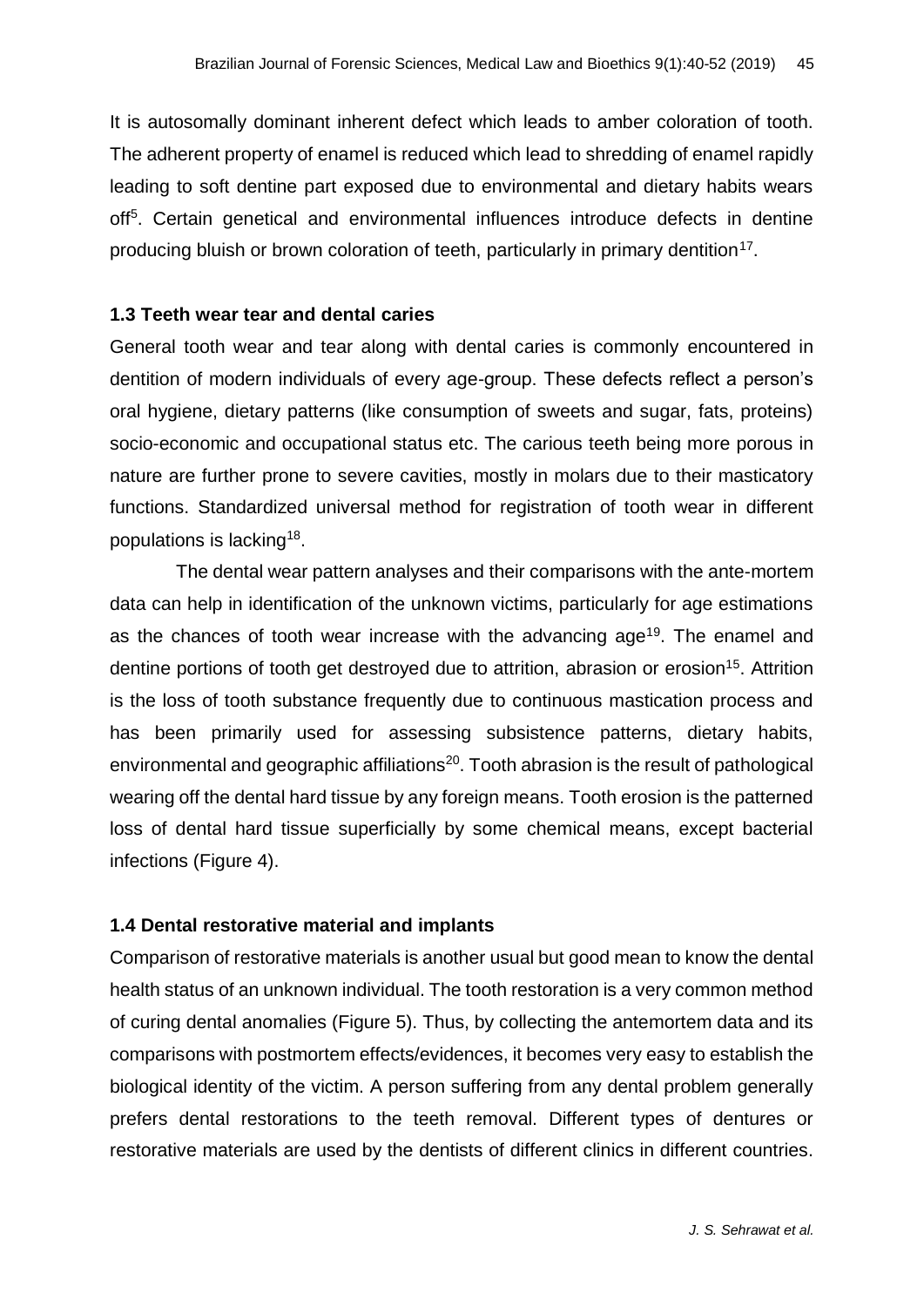Two gold bridges in lower jawbones helped in positive identification of the cremated bodies of Hitler and his wife Eva<sup>22</sup>.



**Figure 4.** (A-C) shows different levels of occlusal wear on molars, (D) indicates intensive caries development in the molar obtained from Ajnala remains $^{21}$ .



**Figure 5.** Dental restorations (accessed from google.com).

## **1.5.1 Cultural modifications of dentition**

Artificial tooth modifications may be an individualistic or group characteristic feature and its occurrence may vary regionally, diachronically or historically. Non-masticatory or occupational use of teeth may leave certain unusual wear signs on them. Differences in nature of food consumed or the modes of food preparation can be estimated from the dental defects. Cultural modifications or decorations of teeth may be for certain cosmetic, therapeutic or curative purposes or due to cultural beliefs and practices<sup>20</sup>. Dental modifications may be accidental (passive or non-purposive) or intentional (active or purposive) which usually reflect the urbanization, socio-economic or socio-cultural, ritualistic status of an individual<sup>2</sup>. Shoemakers, dressmakers, musicians, tailors, carpenters, carpet/basket makers, jugglers, trapeze artists and some other modern professionals have hard tissue defects in few teeth, indicating the specific professional activity<sup>2,23</sup>. Artificial dentures, bridgework, metal or non-metal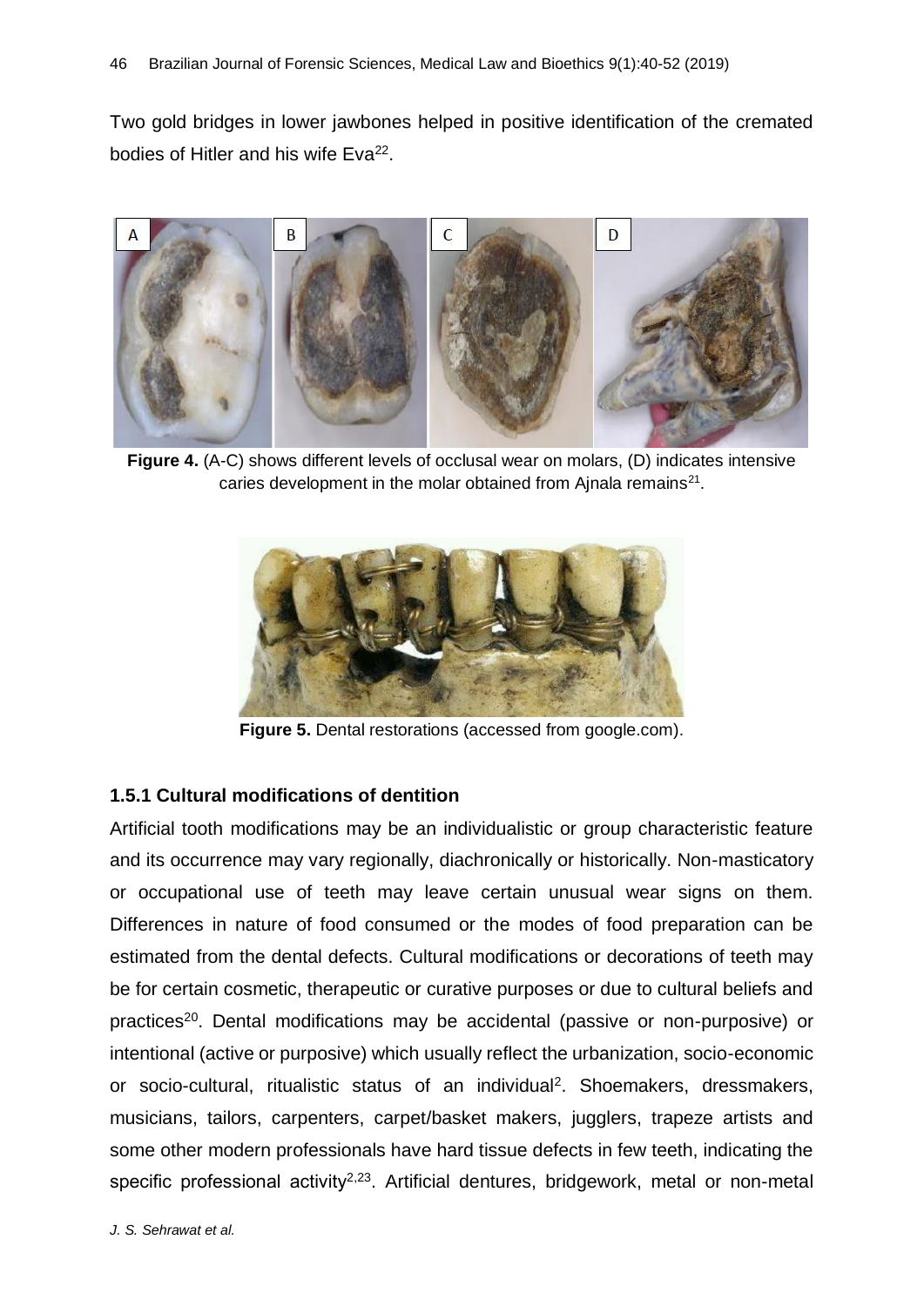fillings, gold ligatures, tooth extraction and trepanation etc., are the common effects of some dental therapeutic modifications. An anthropologist is expected to have sound knowledge about different cultural variations in human dentition and, thus can prove valuable adjunct in identification of unknown human skeletal remains found in forensic or bio-archaeological contexts.

#### **1.6 Accidental teeth anomalies and modifications**

The enamel chipping, tooth fracture, split teeth, fractured cusps, craze lines etc., are the common accidental and traumatic dental signatures. Non-masticatory, dietary and habitual or occupational use of teeth may introduce accidental traumatic signatures in dental hard tissues as attrition, abrasion or erosion, though such a differentiation is unnecessary for archaeological skeletal material (Figure 6). The defects from toothbrush, occupational artefacts, chewing stick, toothpicks, smoking pipes, seedcracking, nursing devices/bottles, pacifiers, pebble sucking etc., are imprinted unintentionally on the teeth<sup>2</sup>, which, in turn, can be helped in identification of unknown dental or skeletal remains found in forensic or bio-archaeological contexts. The physiological and non-physiological dental attrition signs may be enhanced by abrasive as well as foreign elements like sand or grit.



**Figure 6.** Accidental dental root anomalies (1st author's Ajnala collection).

#### **1.7 Occupational dental modifications**

Carpenters, musicians, cobblers, mineworkers, quarry-workers etc., have occupationspecific dental modifications which can be easily interpreted and assigned to the occupational affiliations of a person<sup>23,24</sup>. The markers occur as deposition of mineral, metal or vegetation dust particles or as notched/abraded crowns. The individuals working in chemical plants may have erosive modifications on their tooth surfaces. The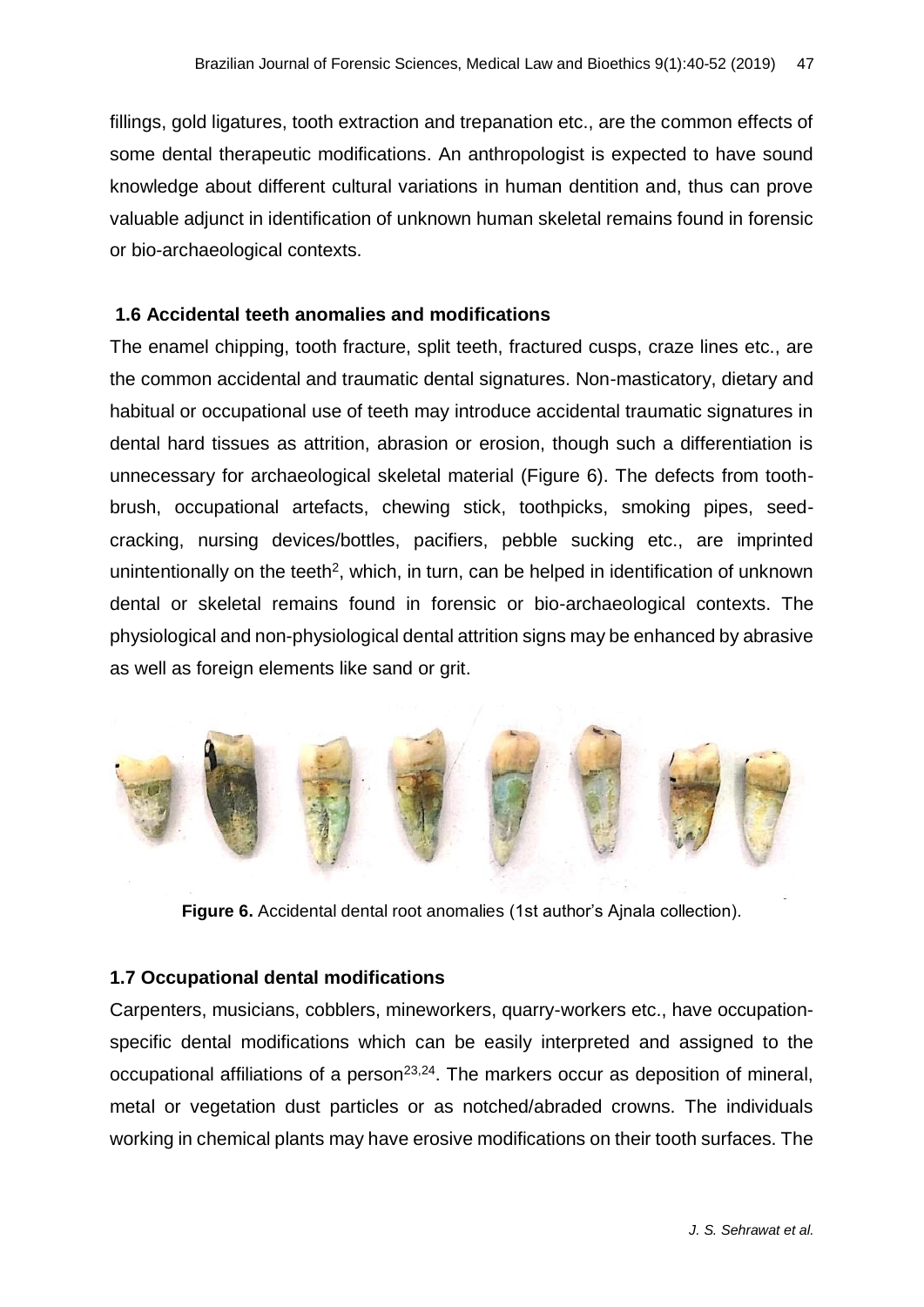occupational signatures can be comfortably differentiated from the subsistence, traumatic or pathological dental modifications.

#### **1.8 Individualistic dental features**

Personalized habits usually leave unique defects on the affected tooth surfaces; particularly in the anterior dentition. Lower lip piercing in Eskimos and some African tribes unintentionally leave smooth wear facets on the labial surface of opposite teeth<sup>25</sup>. Use of tooth-cleansing sticks and incorrect handling of tooth-brushes can also result in dental modifications.

## **1.9 Bite-marks and palatal rugae**

The heinous crimes of sexual assault and child abuse are prevalent in every part of the world and such crimes can be investigated with the help of lip prints, bite marks or palatal rugae patterns. The palatal rugae are the folds or wrinkles found on the anterior side of palate just behind the front anterior portion of teeth. They are unique to each individual, being different even in identical twins (like fingerprints) and prove to be 94% accurate in forensic identification<sup>26</sup>. The palatal rugae formation start around the third month of intrauterine stage and persist throughout lifetime. Cheiloscopy is the scientific study of different pattern types formed on the lips as lip prints. Lip prints are commonly found on the bottles, cups, glass tumblers, and cigarette butts etc., commonly encounters at the crime scene. As the suspect may be scared of being caught so he may drink water to calm down or he may be addicted to cigarette so chances are there to find the cigarette butts at the crime scene with lip prints of suspect. Bite marks are commonly found in rape cases and they usually show the aggressive nature of a person. The diameter of human bite can be variable up to 20-40 mm. Contusion is commonly seen in bite marks. They should be detected and preserved carefully as soon as possible because they get destroyed by the physical and environmental condition. If collected rapidly chances are there to get saliva with the bite marks which give the clue of the suspect as bite marks are composed of unique features of teeth like wear, attrition, tooth fracture etc. whereas dry saliva is hard to collect and preserve<sup>26</sup>.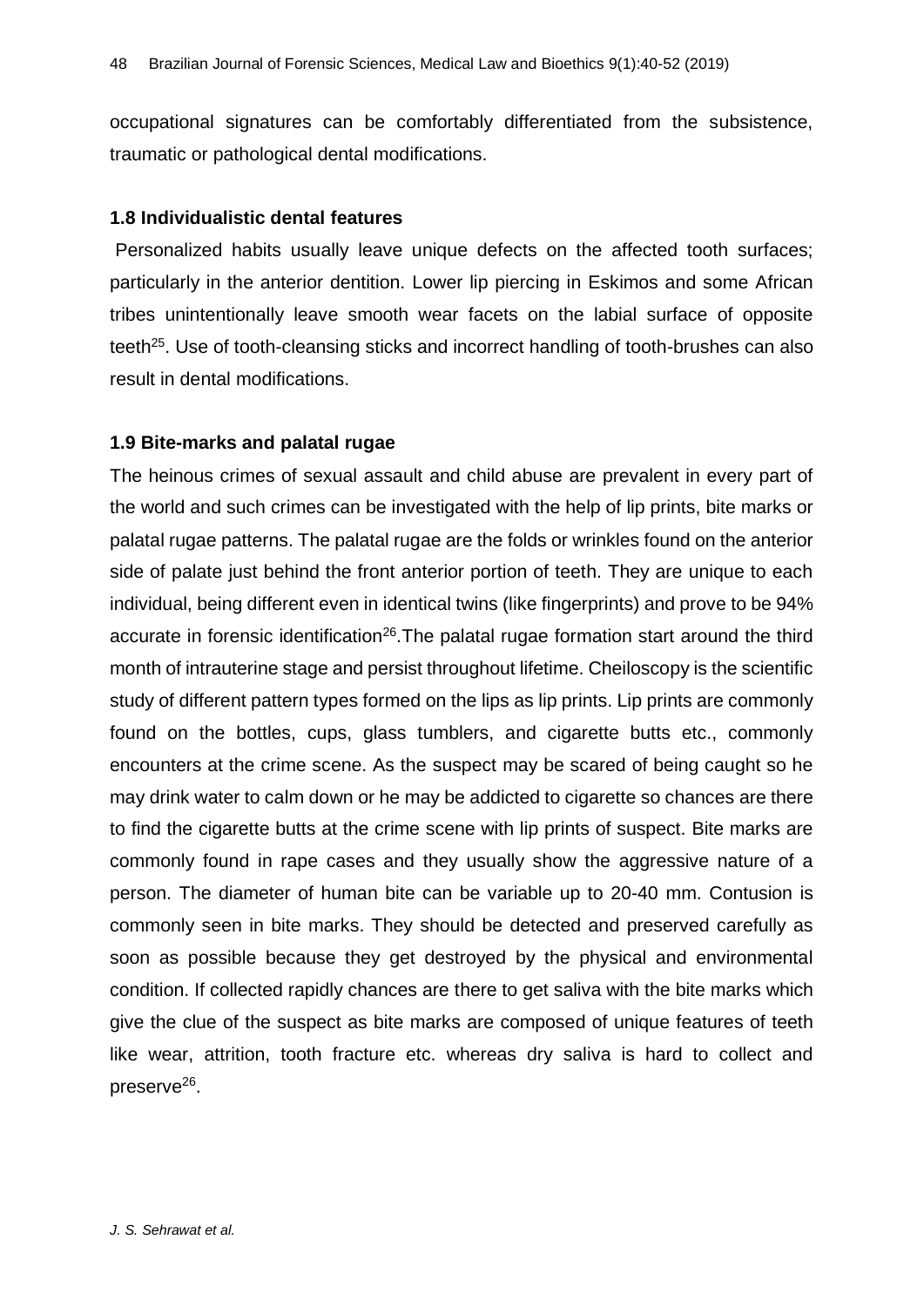# **2. Forensic anthropological importance of dental defects, anomalies and pathologies**

Healthy dentition is of no use for forensic anthropological identification of unknown human remains. Exceptional dental features may be encountered at any time during anthropological investigations. Dental evidences and their anomalies/defects retain their individuality even after death which can play pivotal role in forensic medico-legal investigations when properly examined by well experienced odontologists. The pathological status of teeth shows that an individual's oral health conditions have direct association with his/her socio-economic, socio-cultural and occupational status. Traumatic signatures in teeth show individual's interactions with the environment. Identification from DNA is the ultimate mean of identification, thus positive identification is possible even from the defective or carious teeth. Intentional therapeutic dental modifications are considered as characteristics features of high socio-economic groups which have significant ramifications in forensic anthropological identification of unknown human skeletal remains found in forensic or bio-archaeological contexts. Artificial dentures and restorative therapy are also taken as indicators of social status. Hus, dental pathologies, defects and anomalies may reflect the oral hygiene, dietary patterns, socio-economic or socio-cultural, and the occupational status of an individual.

#### **3. Conclusions**

Teeth have distinctive structures to preserve their individualities. The identity of the victim is the most important element of forensic investigations. There are sometimes deviations from normal morphology, such as the presence of extra teeth, variation in their shape and size and developmental anomalies like tooth staining/coloration patterns, developmental defects, tooth wear and attritions, dental restorations/implants, cultural tooth modifications, tobacco or nut-chewing signs, occupational stigmas etc. These dental anomalies can help forensic personnel identify bodies, especially where other methods of identification like facial features, fingerprints or DNA typing cannot yield satisfactory results as in cases of badly decomposed bodies, burnt remains, mass disasters, etc. Identification from dentition is based on the direct comparison of post-mortem dental profiles with ante-mortem dental records of the deceased. This article aims to review these developmental and morphological dental anomalies features and their role in post-mortem identification.

#### **Conflict of Interest statement**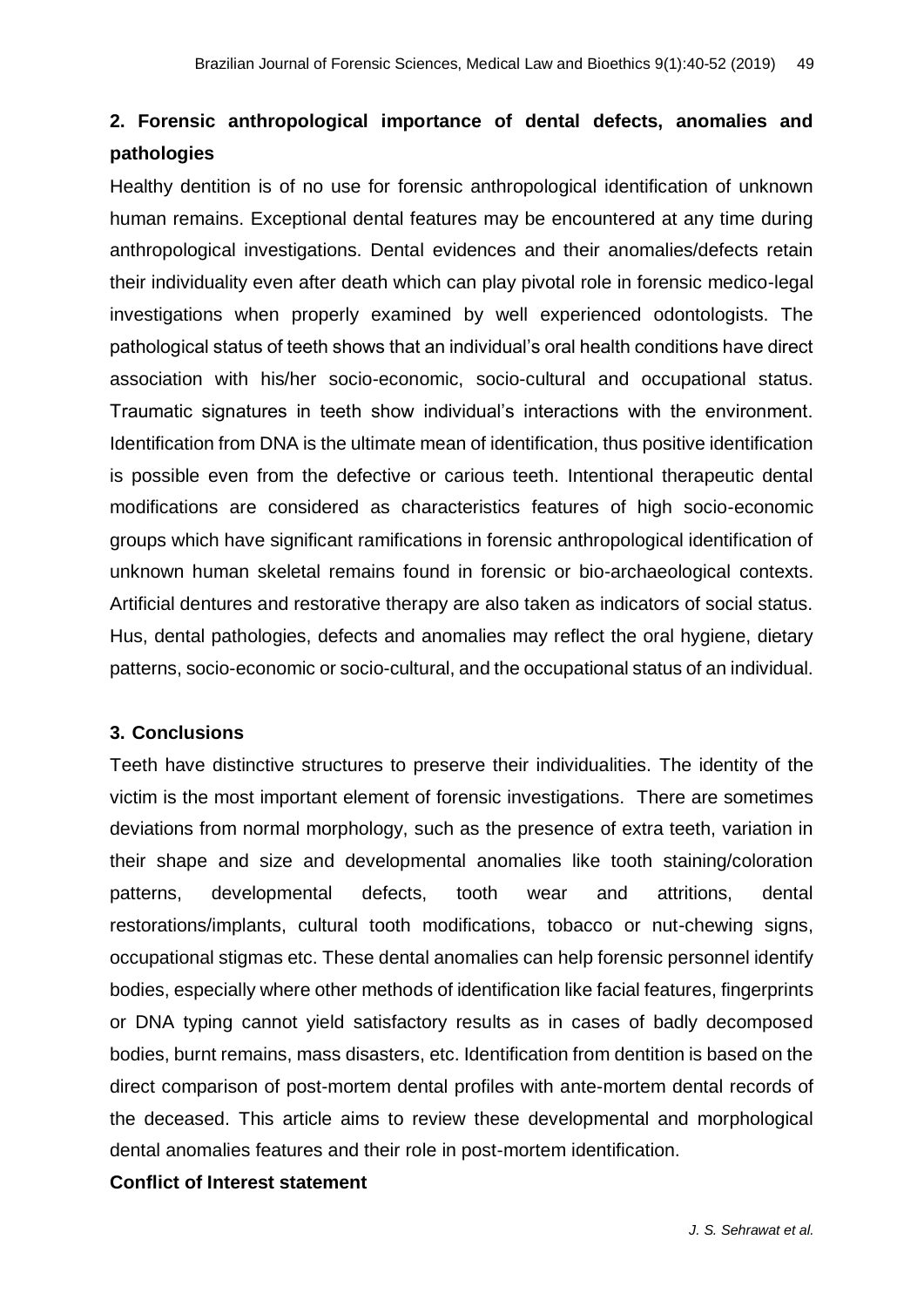There are no conflicts of interests with anyone regarding the publication of this review communication.

#### **Acknowledgements**

The first author (JS) is highly thankful to SERB-DST, New Delhi for financial support sanctioned in the form of 'Core Research Grant' (Animal Sciences) vide Grant No SERB/F/4790/2018-2019, which helped in conceptualization and designing this brief communication. The second and third authors also wish to thank their funding agencies UGC, New Delhi and DST-SERB, New Delhi, respectively for helping them design this review article.

#### **References**

- 1. Milner GR, Larsen CS. Teeth as artefacts of human behaviour: Intentional mutilation and accidental modifications. In: Kelley MA, Larsen CS(eds) Dental Anthropology. Pergamon: London, 1991. pp. 191-209.
- 2. Alt KW, Pichler SL. Artificial modifications of human teeth. In: Alt KW. Rosing FW. Teschler-Nicola M. (eds.); Dental Anthropology: Fundamentals, Limits and Prospects. Springer. Wien: New York,1998. pp.384-415. [https://doi.org/10.1007/978-3-7091-7496-](https://doi.org/10.1007/978-3-7091-7496-8_20) [8\\_20](https://doi.org/10.1007/978-3-7091-7496-8_20)
- 3. Vogel RI. Intrinsic and extrinsic discolouration of the dentition: A review. J Oral Med. 1975; 30: 99–104.
- 4. Lukacs JR. Dental paleopathology: methods for reconstructing dietary patterns. In: Iscan MY. Kennedy KAR. (eds) Reconstructing of life from skeleton. Liss Inc: New York, 1989.pp. 262-286.
- 5. Watts A, Addy M. Tooth discolouration and staining : a review of the literature. British Dental Journal,2001;190 (6): 309–316. <https://doi.org/10.1038/sj.bdj.4800959>
- 6. Hans MK, Nagpal A, Shetty S, Hans R. Can accidental local application of a drug cause discoloration of permanent teeth? J Clin Diagn Res. 2013; 7(1): 3081-3082. doi: 10.7860/JCDR/2013/6504.3875 <https://doi.org/10.7860/JCDR/2013/6504.3875>
- 7. Link J. Discolouration of the teeth in alkaptonuria and Parkinsonism. Chron Omaha Dist Dent Soc. 1973; 36: 136.
- 8. Fayle S A, Pollard M A. Congenital erythropoietic porphyria-oral manifestations and dental treatment in childhood: a case report. Quintessence Int. 1994; 25: 551-554.
- 9. Wallman IS, Hilton HB. Teeth pigmented by tetracycline. Lancet. 1962; 1(7234): 827-829. [https://doi.org/10.1016/S0140-6736\(62\)91840-8](https://doi.org/10.1016/S0140-6736(62)91840-8)
- 10. Weymann J, Porteous JR. Discolouration of the teeth probably due to administration of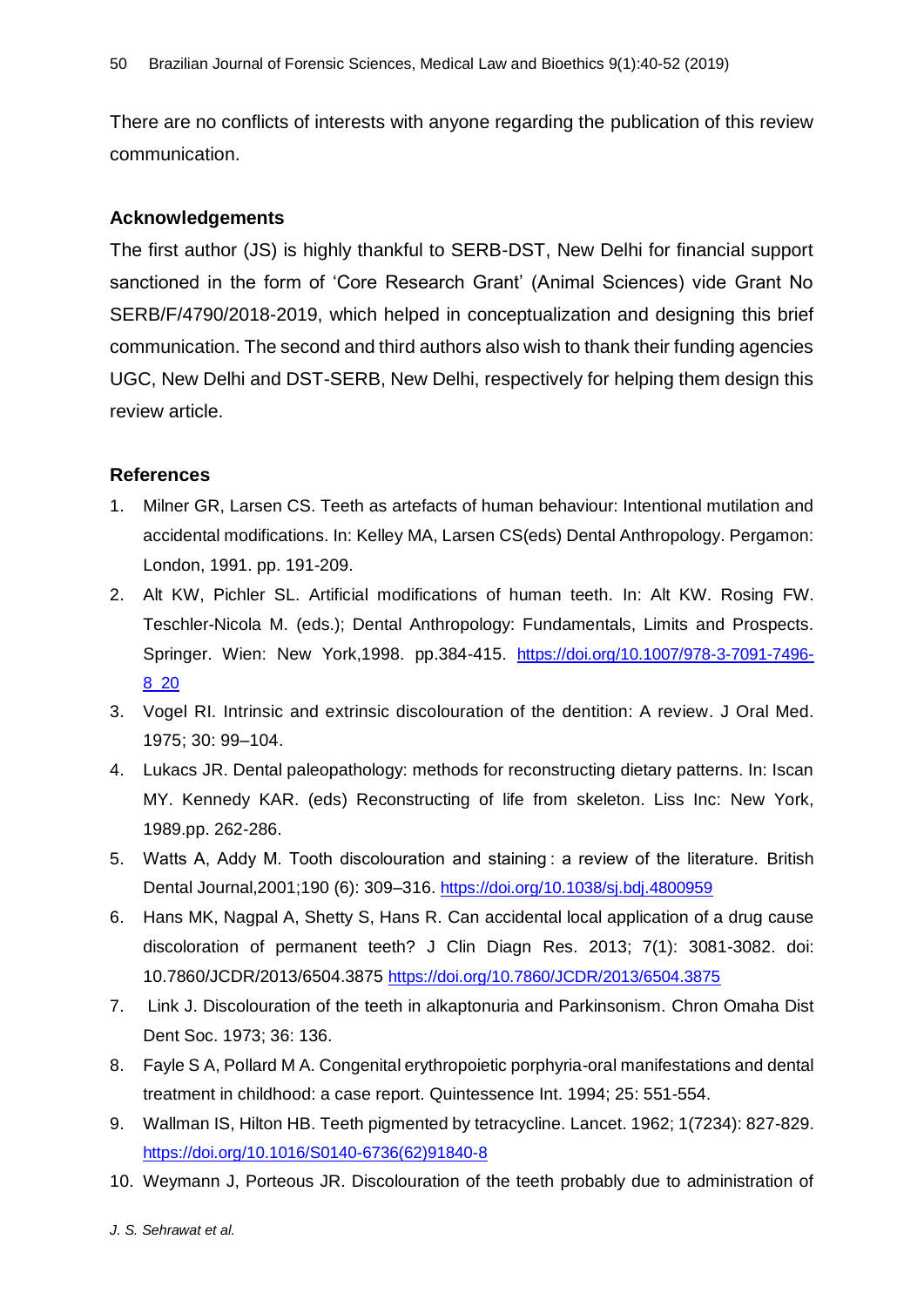tetracyclines: A preliminary report. Br Dent J. 1962; 113: 51-54.

- 11. Moffitt JM, Cooley RO, Olsen NH, Hefferen JJ. Prediction of tetracycline induced tooth discolouration. J Am Dent Assoc. 1974; 88: 547-552. <https://doi.org/10.14219/jada.archive.1974.0150>
- 12. Chiappinelli JA, Walton RE. Tooth discolouration resulting from long term tetracycline therapy: a case report. Quintessence Int. 1992; 23: 539-541.
- 13. Weatherall JA, Robinson C, Hallsworth AS. Changes in the fluoride concentration of the labial surface enamel with age. Caries Res. 1972; 6: 312-324. <https://doi.org/10.1159/000259810>
- 14. Temple D.H., Nakatsukasa M., Mcgroarty J.N., Reconstructing patterns of systemic stress in a Jomon period subadult using incremental microstructures of enamel. J. Archaeol. Sci. 2012;39: 1634–1641. doi:10.1016/j.jas.2011.12.021. <https://doi.org/10.1016/j.jas.2011.12.021>
- 15. Hunter KD. Pathology of the teeth. Diagnostic Histopathol. 2009;15: 286–295. doi:10.1016/j.mpdhp.2009.03.004. <https://doi.org/10.1016/j.mpdhp.2009.03.004>
- 16. Winter GB. Anomalies of tooth formation and eruption. In: Welbury R W (ed) Paediatric dentistry. Oxford University Press: Oxford, 1997. pp 266-270.
- 17. Sclare R. Hereditary opalescent dentine (dentinogenesis imperfecta). Br Dent J. 1984; 84: 164-166.
- 18. Rose JC, Ungar PS. Gross dental wear and dental microwear in historical perspective. In: Alt KW, Rosing FW, Teschler-Nicola M (Eds.), Dental anthropology: fundamentals, limits, perspectives. Gustav Fischer Publishers: Stuttgart, 1998. pp. 349-386. [https://doi.org/10.1007/978-3-7091-7496-8\\_19](https://doi.org/10.1007/978-3-7091-7496-8_19)
- 19. Kim Y-K, Kho H-S, Lee K-H. Age Estimation by Occlusal Tooth Wear. J Forensic Sci, 2016;45: 303–309.
- 20. Smith BH. Patterns of molar wear in hunter-gatherers and agriculturists. Am J Phys Anthropol. 1984; 63:39-56. <https://doi.org/10.1002/ajpa.1330630107>
- 21. Sehrawat JS, Singh M. Dental health status of skeletal remains excavated from an abandoned well at Ajnala, India: a bio-archaeological study. Anthrop Rev.2018; 81(3):307–324 <https://doi.org/10.2478/anre-2018-0025>
- 22. Riaud X. Dental Identifications of Adolf Hitler and Eva Braun. Journal of Dental Problems and Solutions.2014;1: 6–10. doi:10.17352/2394-8418.000003. <https://doi.org/10.17352/2394-8418.000003>
- 23. Larson CS. Dental modifications and tool use in the western Great Basin. Am J Phys Anthropol.1985;67:393-402. <https://doi.org/10.1002/ajpa.1330670411>
- 24. Enbom L, Magnusson T, Wall G. Occlusal wear in miners. Swed Dent J. 1986; 10:165- 170.